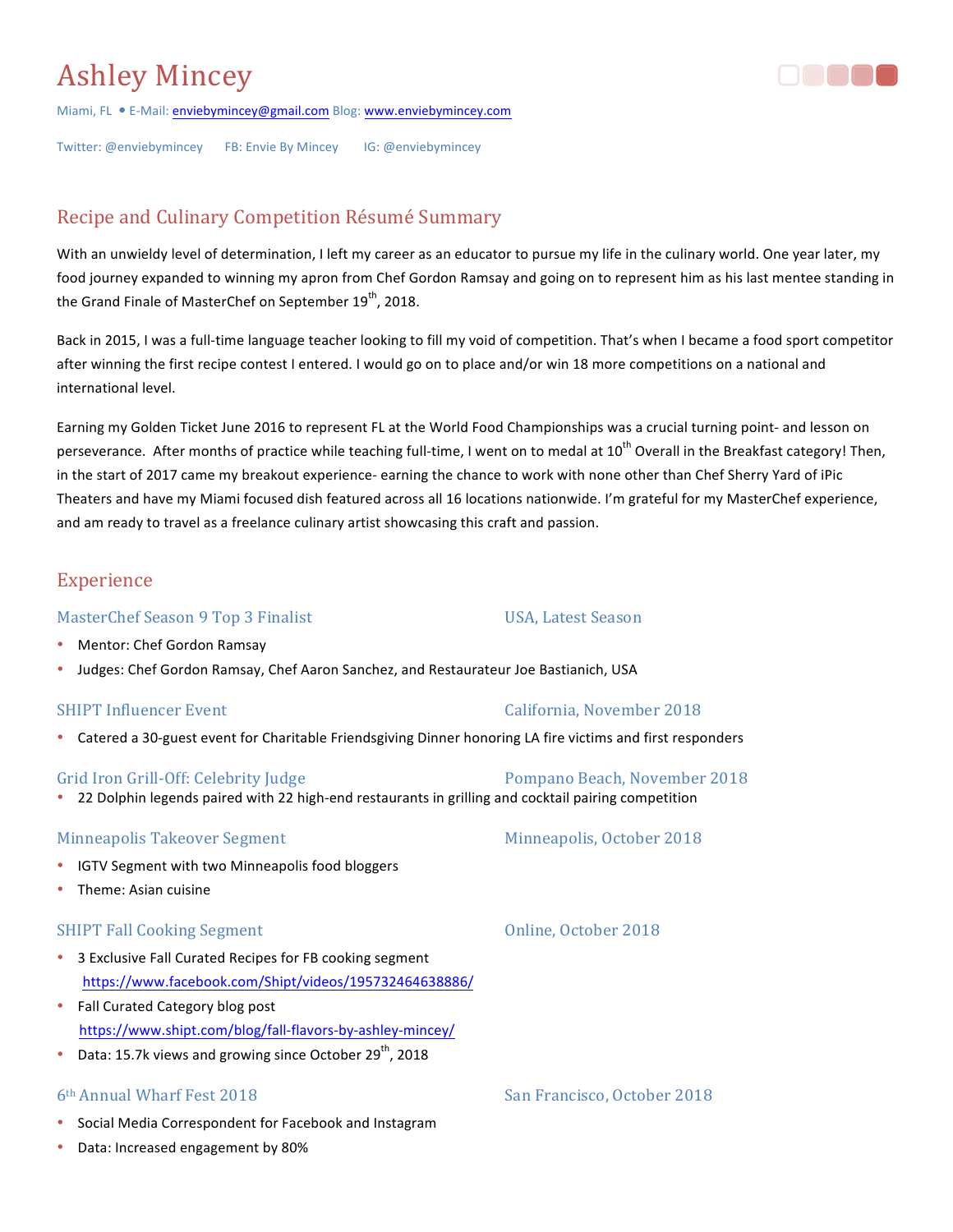# • Sweet & Spicy Shrimp Tostones, 50+ in attendance

• https://southernshows.com/wja/happening/feature/1188

### SDG Fund and The Cellar ROCA: Sustainability Project International, December 2017

- Judges: The ROCA Brothers of The Cellar Roca, Spain
- One of the Top 4 Finalist
- $1<sup>st</sup>$  Place Finalist of Repurposing Category

#### Food & Wine and Mionetto Prosecco Cocktail Competition National, November 2017

- Judges: President of Mionetto Prosecco, Mionetto Mixologist, and Food & Wine Editor
- Top 3 Finalist, Eve's Garden Cocktail

#### World Food Championships **International**, November 2017

• Sandwich Category,  $16^{th}$  Overall

#### Sinful Food Olive Oil Recipe Contest National, Spring 2017

• Top 10 Finalist Overall

### Gloria Ferrer Wine Ultimate Bites Challenge Mational, October 2017

#### • Judges: Chef John Pullis, Social Media Influencer Kim Ly Curry, and Chef of Point Reyes Farms

- Co-Grand Prize Winner
- Minneapolis Regional Semi-Finalist Winner, Live competition

#### Recipe Lion Cooking Competition **National**, July 2017

- Judges: Chef Addie Gundry and Recipe Lion Test Kitchen
- 2 Winning Recipes as Top 10 Finalist

#### HMSHost Channel Your Inner Chef Competition National, March 2017

- Judges: President of the James Beard Foundation, HMSHost Execs
- Top 5 Overall out of 500+ entries, video submission and live competition
- Chicago O'Hare International Airport; Terminal 4

#### iPic Theaters: Be Friends With Chef Sherry Yard National, January 2017

- Judges: Chef Sherry Yard, Chef Charles Voudouris, and the Executive Pastry Chef
- Grand Prize Winner (1000+ entries)
- Video submission: https://www.youtube.com/watch?v=k13I5sP4qqY&t=3s
- Online Coverage: https://www.youtube.com/watch?v=Wx-WJ2XHjb8&t=1s
- August Special Menu Item featured in all 16 locations nationwide

### World Food Championships The Championships Enternational, November 2016

- Recipe Category,  $10^{th}$  Overall
- Television Coverage: "Food, Fame, & Fortune"

## Southern Women's Show Cooking Demo Jacksonville, October 2018

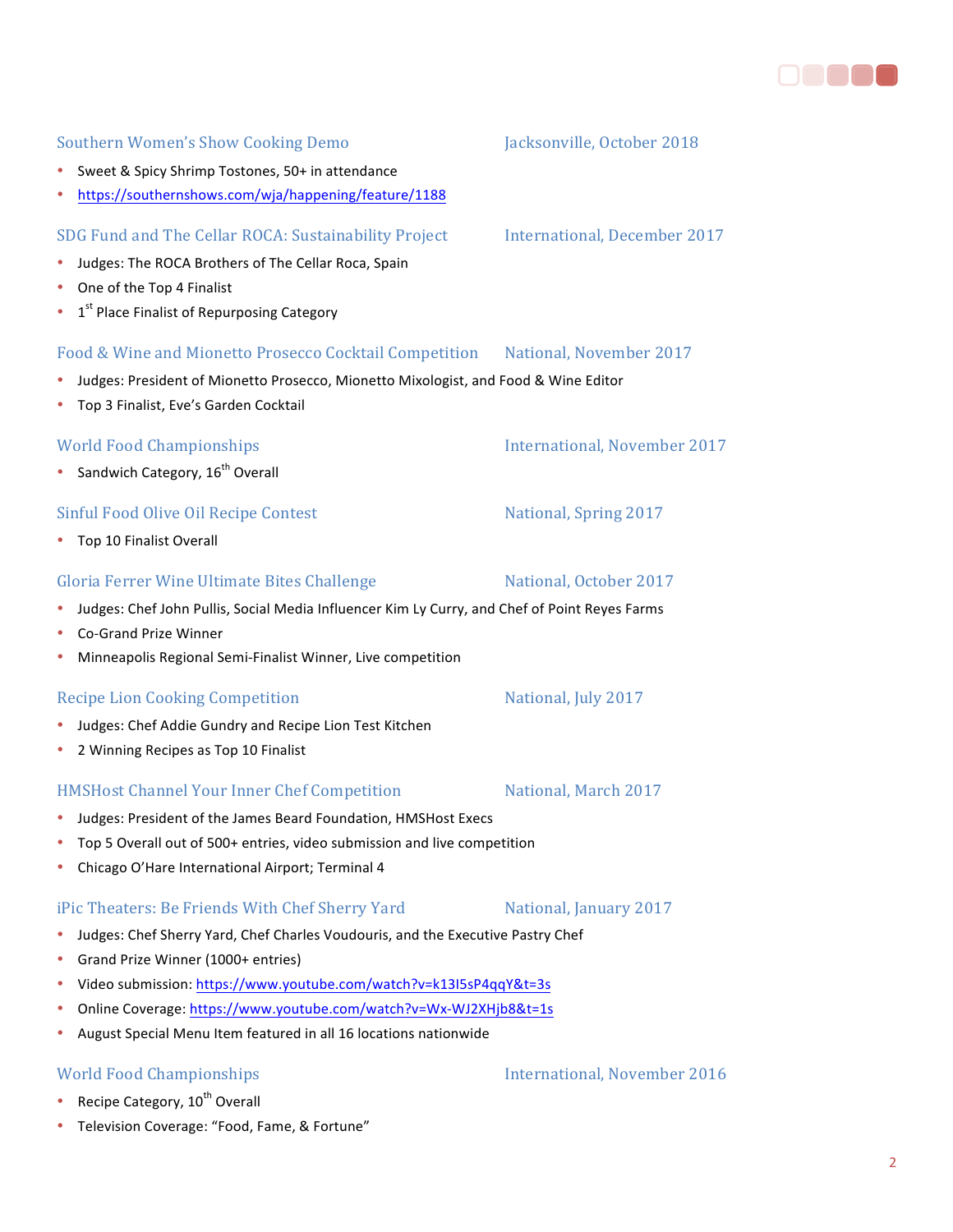

| <b>Taste of America: Online Recipe Competition</b><br>First Place Winner in representing the State of Florida<br>٠<br>Golden Ticket into World Food Championships<br>٠                             | National, June 2016                 |
|----------------------------------------------------------------------------------------------------------------------------------------------------------------------------------------------------|-------------------------------------|
| <b>Smithfield Pork Recipe Contest</b><br>Semi-finalist, online                                                                                                                                     | National, May 2016                  |
| Bacon, Beer, and Chocolate Festival<br>MC: Chef Guy Fieri<br>٠<br>Top 8 Finalist<br>٠<br>• Video submission and live competition                                                                   | California, June 2016               |
| World Nomads Passport & Plate Scholarship<br>Top 25 Finalists representing USA<br>٠<br>https://www.worldnomads.com/create/scholarships/food/2016/results<br>٠                                      | International, 2016                 |
| Scoma's 50 <sup>th</sup> Anniversary Recipe Contest<br>4 <sup>th</sup> Overall, voting based only<br>• Video submission                                                                            | National, 2015                      |
| <b>Fisher Nuts Recipe Contest</b><br>Judge: Chef Alex Guarnaschelli and Fisher Nuts Panelist<br>٠<br>2 <sup>nd</sup> Place Overall, voting only included during 2 <sup>nd</sup> phase<br>$\bullet$ | National, November 2016             |
| <b>International Biscuit Festival</b><br>1 <sup>st</sup> Place Winner, Special Category<br>$\bullet$<br>Live competition<br>٠                                                                      | National, June 2015                 |
| <b>Cuisinart Online Recipe Contest</b><br>$\bullet$ 1 <sup>st</sup> Place Winner                                                                                                                   | <b>National, Spring Season 2015</b> |
| Dieting with Chef Meg Recipe Contest<br><b>Grand Prize Winner</b><br>Coverage: http://www.thedietingchef.com/fiesta-stuffed-spaghetti-squash/                                                      | National, March 2015                |
| <b>Culinary Industry Work</b>                                                                                                                                                                      |                                     |
| <b>EatWith Pop-up Dinner Host</b><br>San Francisco: October 21st<br>$\bullet$                                                                                                                      | October 2018                        |

• Miami: October  $14^{th}$